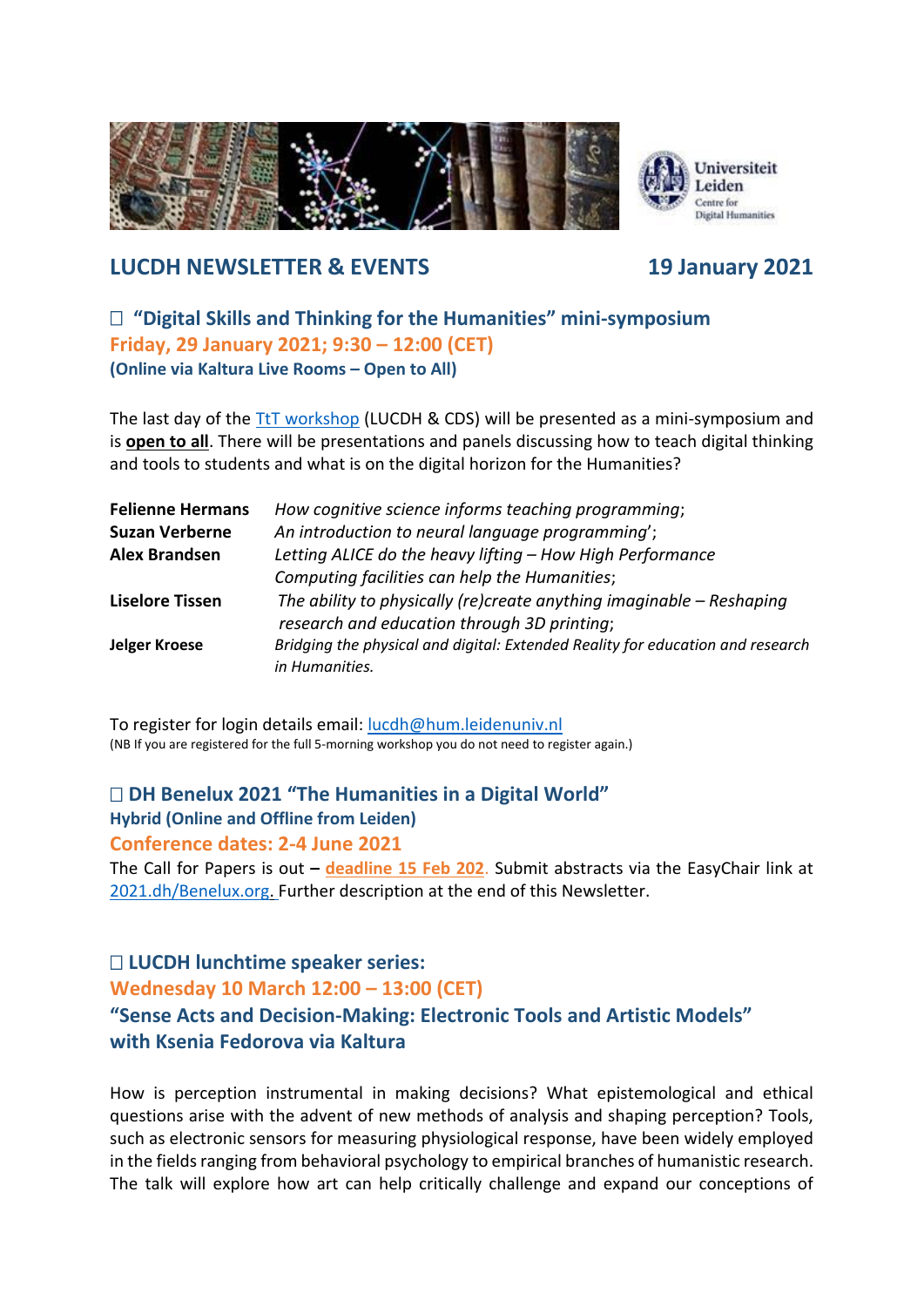perception in empirical research. Biofeedback-based art, embodied interaction practices and art with nonhuman actors will be considered as models disclosing the new value of sensing and a sense act.

[Ksenia Fedorova](https://www.universiteitleiden.nl/en/staffmembers/ksenia-fedorova#tab-2) is a media and media art researcher, holding PhD in Cultural Studies (University of California Davis) and Ph.D in Philosophy/Aesthetics (Ural Federal University, St.Petersburg State University, RU). She is the author o[f Tactics of Interfacing: Encoding Affect](https://mitpress.mit.edu/books/tactics-interfacing)  [in Art and Technology](https://mitpress.mit.edu/books/tactics-interfacing) (MIT Press, 2020) and the co-editor of Media: Between Magic and Technology (2014, in Russian).

**Please email: [lucdh@hum.leidenuniv.nl](mailto:lucdh@hum.leidenuniv.nl) for registration and Kaltura Live Room login details to the LUCDH Events channel.**

## **LUCDH Small Grant 2019-2020 Symposium**

#### **Friday, 5 February 2021; 13:00 – 17:00**

Small Grant awardees from 2019-2020 will present their results via Kaltura Live Room. Read more about these exciting projects at : [Small Grant Research Projects.](https://www.universiteitleiden.nl/en/humanities/centre-for-digital-humanities/projects/small-grant-projects)

| <b>Sjef Barbiers</b>      | Introduction to the Symposium                                                                                                                       |
|---------------------------|-----------------------------------------------------------------------------------------------------------------------------------------------------|
| <b>Thijs Porck</b>        | Mapping Connections and Interactions in Medieval Literature:<br>Analyzing and Visualizing Social Networks in the Old English Poem<br><b>Beowulf</b> |
| Laura Bertens             | Modeling the Art Historical Canon                                                                                                                   |
| <b>Sam-Sin Fresco</b>     | Reuniting Manchu Texts on Maps - Designing the Proof of Concept                                                                                     |
| Marina Gavryushkina       | A 3D Record of the Past: Developing a Volumetric 3D GIS Methodology<br>for Documenting Archaeological Excavations in Three Dimensions               |
| <b>Maria Hadjigavriel</b> | Connecting the Pieces: Employing 3D Modelling to Reconstruct<br>Archaeological Artefacts and Contexts                                               |
| Andreea Geambasu          | Participant Database for Infant and Child Research                                                                                                  |
| <b>Richard T. Griscom</b> | Mobilizing metadata: Open Data Kit for Linguistic Fieldwork                                                                                         |
|                           | 15:00 - 15:15 Break                                                                                                                                 |
| <b>K.G. Guttman</b>       | Integration of Digital Imaging Technology in Thesis Performance and<br>Exhibition                                                                   |
| <b>Marion Pluskota</b>    | Spaces of Awareness and Criminality in the Past                                                                                                     |
| Tazuko van Berkel         | <b>Editing Protagoras</b>                                                                                                                           |
| Carmen van den Bergh      | L-SEVIR : Literary Segments to Visualize Italian Realism                                                                                            |
| <b>Timothy Vergeer</b>    | Touchy-Feely: Text-Mining as an Expansion of Qualitative Emotion<br>Analysis                                                                        |
| <b>Xander Vertegaal</b>   | An Online Cross-linguistic Database of Sound Changes                                                                                                |
| Sary Zananiri             | Mapping the Mandate: Frank Scholten in the 'Holy Lands'                                                                                             |

**Please email: [lucdh@hum.leidenuniv.nl](mailto:lucdh@hum.leidenuniv.nl) for registration and Kaltura Live Room login details to the LUCDH Events channel.**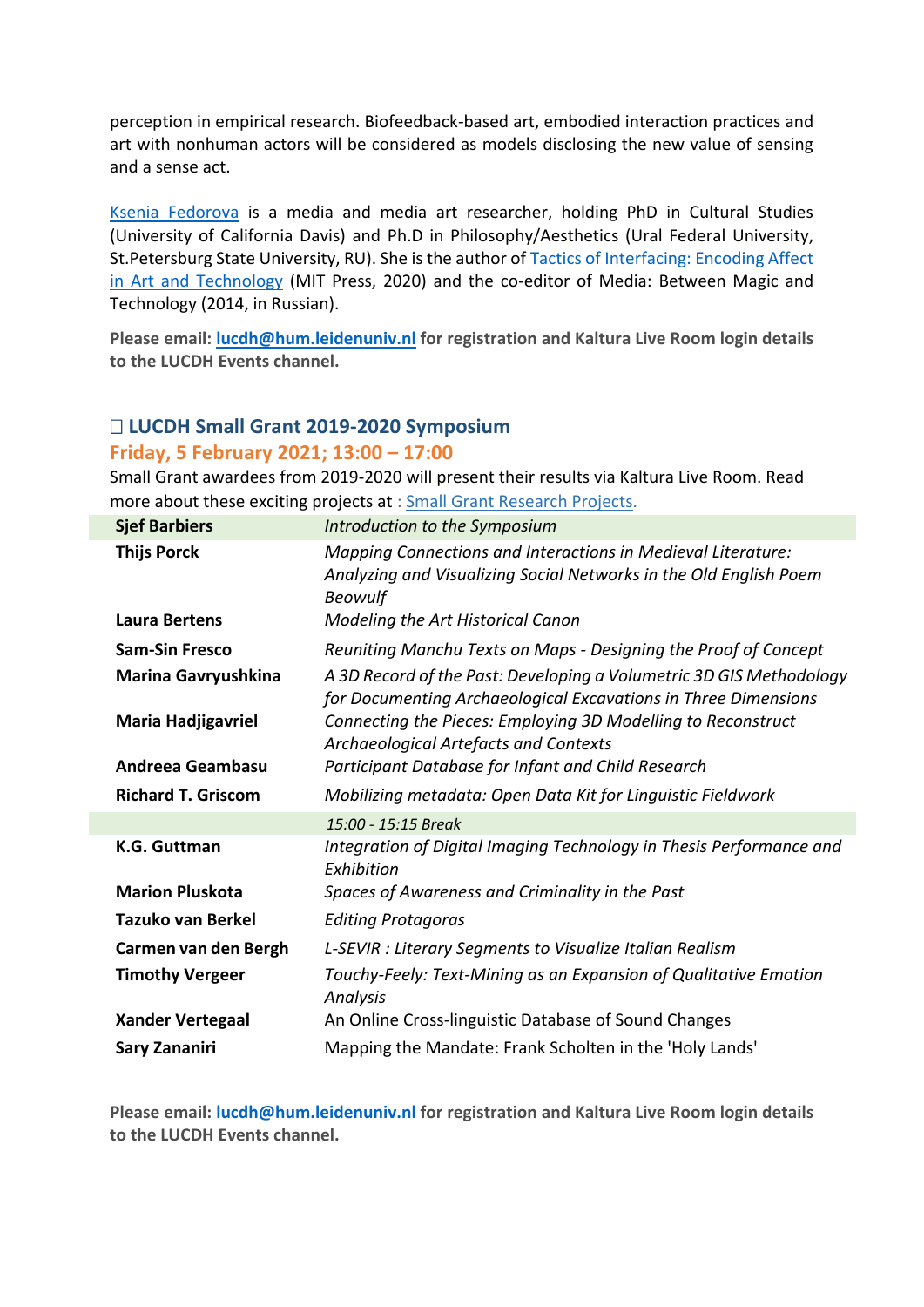# **LUCDH lunchtime speaker series:**

# **Wednesday 7 April 12:00 – 13:00 (CET)**

# **"How will Mixed Reality change the ways we learn & solve problems?" with Robin de Lange via Kaltura (NB This talk is postponed from December.)**

In this talk, Robin de Lange will share findings from five years of the student research in his Honours Class which is now called 'Getting smarter with VR & AR'. The focus of this course and Robin's research has been on learning with Virtual Reality headsets. More and more the focus shifts to Augmented Reality and how different aspects of our society could change when we would wear AR headsets on a daily basis. Questions explored at this talk: Can we solve more complex problems when we're continuously supported by a digital device? How could this change the ways we interact with each other? How can we anticipate these developments and make wise decisions to steer them in the right direction?

Robin is the founder of the Virtual Reality Learning Lab. He has a MSc. in Media Technology and a bachelor in Physics and Philosophy. Further info:<http://www.robindelange.com/>

**Please email: [lucdh@hum.leidenuniv.nl](mailto:lucdh@hum.leidenuniv.nl) for registration and Kaltura Live Room login details to the LUCDH Events channel.**

# **NWA grant for project "[Streaming the Past](https://www.universiteitleiden.nl/en/news/2020/12/nwa-grant-for-project-streaming-the-past)"**

Congratulations to Researchers from the Faculty of Humanities and the Faculty of Archaeology, with the support of the communication departments of these Faculties and the VALUE Foundation, who have been awarded one of the first NWA-Science Communication and Outreach grant for their plan to produce live-streams via online platform Twitch.tv called '[Streaming the Past](https://www.universiteitleiden.nl/en/news/2020/12/nwa-grant-for-project-streaming-the-past)'.

Keep up to date with the VALUE Foundation on [Twitter](https://twitter.com/valuefnd) and at [Interactive Pasts.](https://interactivepasts.com/)

## **The VALUE Foundation has regular live-streams**

**Tuesdays and Thursdays** on [Twitch](https://www.twitch.tv/valuefnd)

You can also re-watch a recent recording [Let's Play of Assassin's Creed Valhalla](https://www.youtube.com/watch?v=PVM-mS6xFuQ&t=1s&ab_channel=VALUE) with Thijs Porck, Angus Mol, and Aris Politopoulos.

## **[The Past-at-Play Lab](https://pastatplay.com/)**

Want to play and do research at the same time? This is allowed under current Coronavirus conditions in this research space operating under strict and up-to-date Corona guidelines of Leiden University and the relevant national guidelines and regulations – see [Past-at-Play Lab](https://pastatplay.com/lab/protocol/)  [Health and Safety Protocol.](https://pastatplay.com/lab/protocol/) You can join by yourself, in which case your play partner may either be your PlayLab host or another visiting player. You can also bring a friend.

Want to come Play in the Lab? [Reserve your place here!](https://pastatplay.com/lab/)